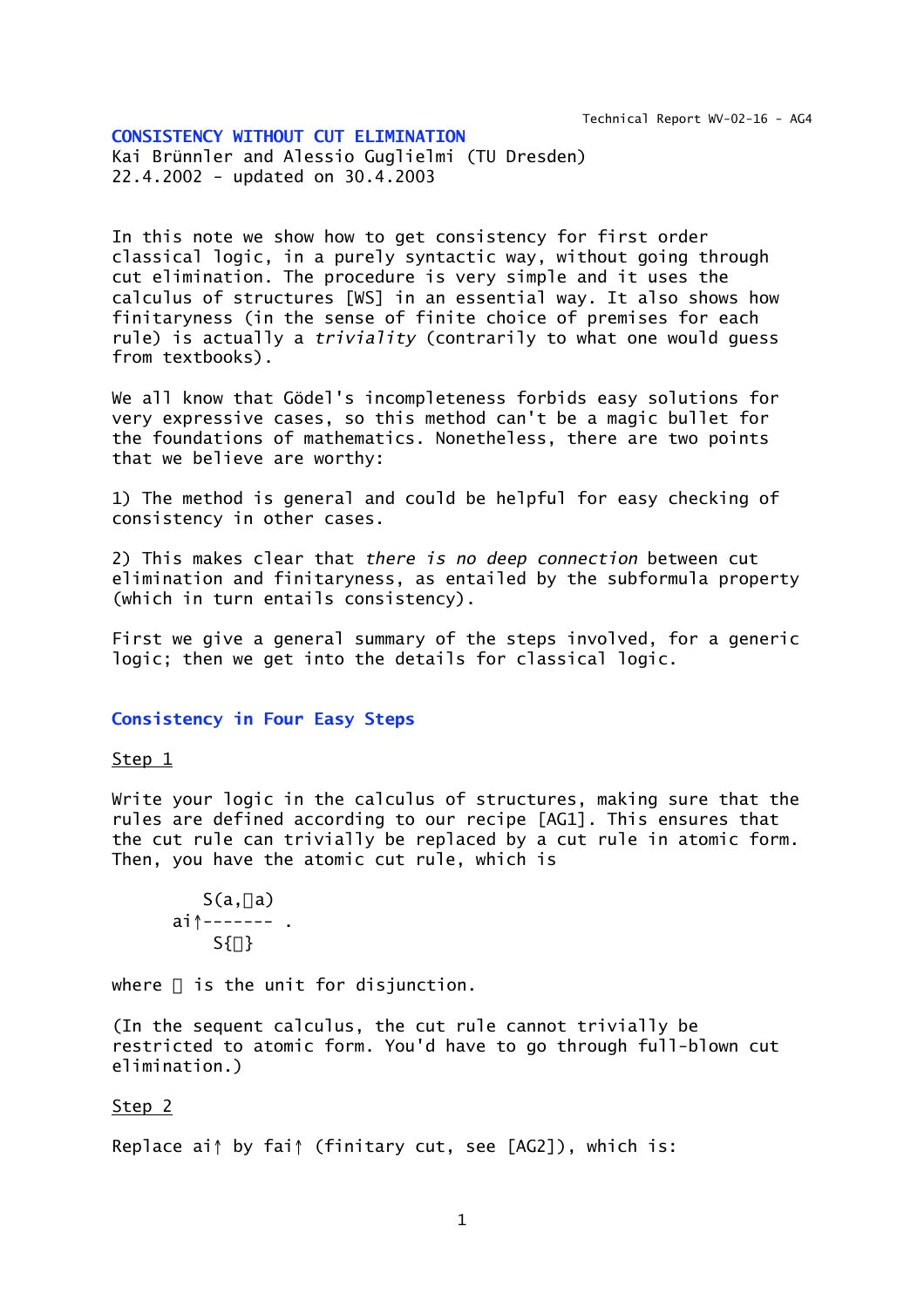$S(a, \neg a)$  $f$ ai $\uparrow$ ------ where a or  $\neg$  a appears in S{ }.  $S{1}$ 

Provability is not affected by this substitution: proving this claim is almost trivial, and it probably always is for every system (look at the proof below for classical logic).

This means that you get a system that proves the same logic, but all its rules can only be applied in a finite number of different ways: the equivalent of a subformula property.

This is a weak form of cut elimination: you only eliminate *certain* cuts, those that introduce atoms that have nothing to do with the conclusion of the proof. Doing this *does not require* going through each and every mutual relation of rules in the system.

# Step 3

Prove that falsehood, or empty, or any given structure, can not be proved. This is consistency in a weak form, if you like. This is very easy for classical logic and BV [AG3}. We guess it's the same for other systems.

### Step 4

Prove a stronger form of consistency, like: you can't have a proof of R and another of  $\neg R$  at the same time. There is a nice easy trick for doing this in the calculus of structures, given `weak´ consistency.

\* \* \*

At this point you're done. Of course, you still can perform the equivalent of the cut elimination in the sequent calculus. Why would you want to do that anyway, since you already have finitaryness and consistency? Because doing this reduces drastically the nondeterminism of the system, and because it entails several other proof theoretical properties. But it's not about consistency and finitaryness, that connection was an artifact of the sequent calculus.

## **Consistency for Propositional Classical Logic**

We apply the procedure above to classical propositional logic. We refer here to systems in [BT], reproduced below for convenience.

## Step 1

Classical logic in the calculus of structures: here is a presentation with atomic interaction rules and non-atomic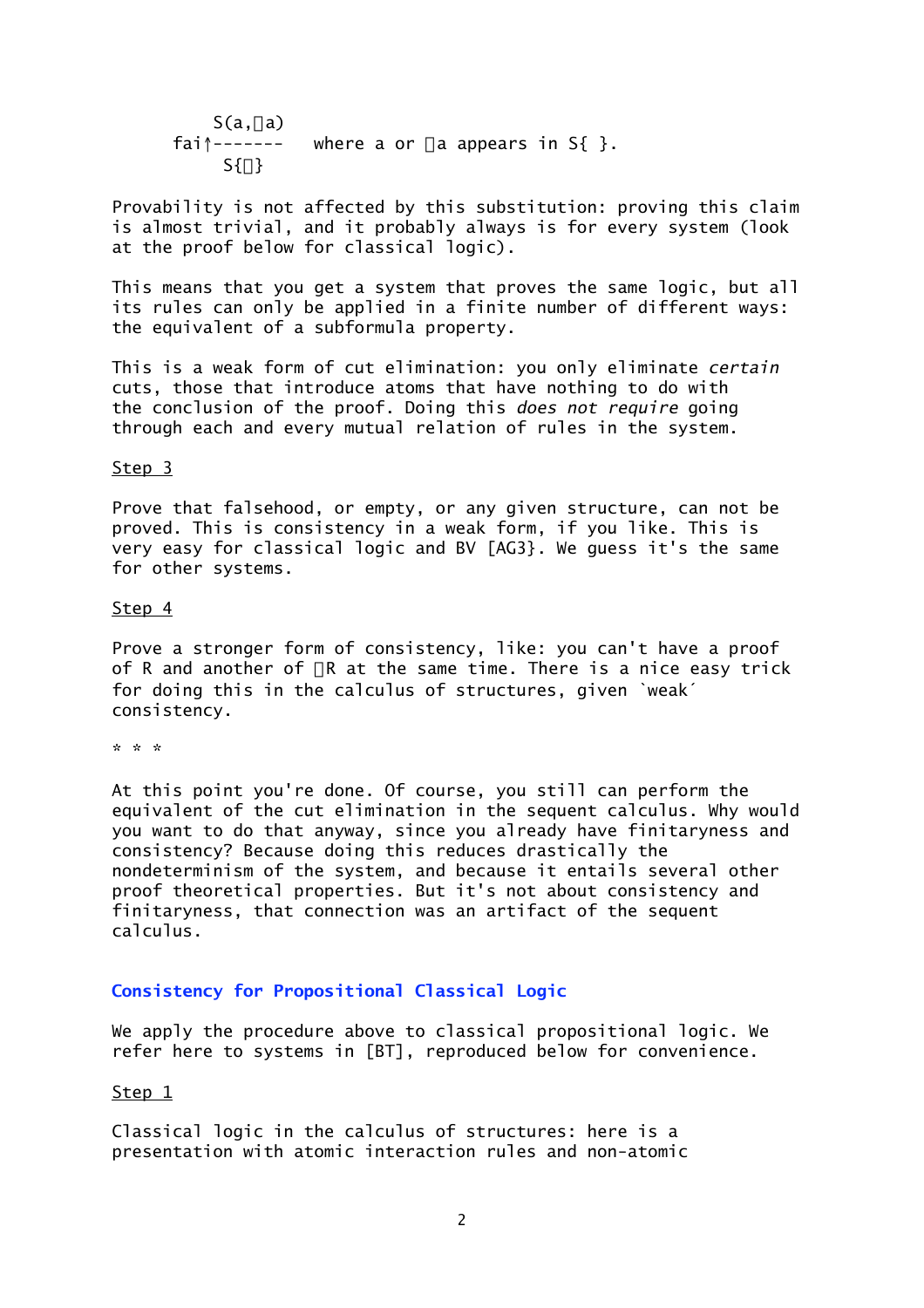contraction and weakening. Things work the same for the entirely atomic presentation.

1) Language:

- 1) R, T and U stand for generic structures;
- 2) a is an atom, which is a structure;
- 3) **f** and **t** are structures, but not atoms; **f** stands for the unit `false´, **t** stands for the unit `true´;
- 4)  $[R_1, ..., R_n]$  and  $(R_1, ..., R_n)$  are structures, for n > 0;  $[R, T]$  stands for R  $\vee$  T, (R, T) stands for R  $\wedge$  T;
- 5) the structure  $\neg R$  is the negation of R;
- 6) S{ } is a structure with a hole that does not occur inside a negation;
- 7)  $S[R,T]$  and  $S(R,T)$  are shortcuts of  $S[{R,T]}$  and  $S({R,T)}$ , respectively;
- 2) Equations:

```
Structures are considered equivalent modulo =, so defined:
```
- 1) associativity and commutativity of […] and (…): e.g.,
	- $[((a,b),c),d] = [d,(a,c,b)]$ ;
- 2) De Morgan: e.g.,  $\neg[a,(b,c)] = (\neg a,[\neg b,\neg c])$ .
- 3) units: [**t**,**t**] = **t**; [**f**,R] = R;  $(f, f) = f$ ;  $(t, R) = R$ .
- 3) Rules:
	- 1) Interaction:  $S\{t\}$  S(a, $\neg a$ )  $ai \rightarrow - - - - - ai \rightarrow - - - - - S[a,-a]$   $S{f}$ 2) Core: S([R,U],T) s----------

S[(R,T),U]

| Non-core:<br>3) | S[R,R]                    | $S{R}$                   |
|-----------------|---------------------------|--------------------------|
|                 | $C \downarrow -$<br>----- | $C \uparrow - - - - - -$ |
|                 | $S{R}$                    | S(R,R)                   |
|                 | $S{f}$                    | $S{R}$                   |
|                 | $W \downarrow - - - -$    | $W \uparrow$ - - - -     |
|                 | $S{R}$                    | $S\{t\}$                 |

A proof of R is a chain of rule instances whose premise is **t** and conclusion is R, denoted by

 **t**  $\| \cdot \|$ R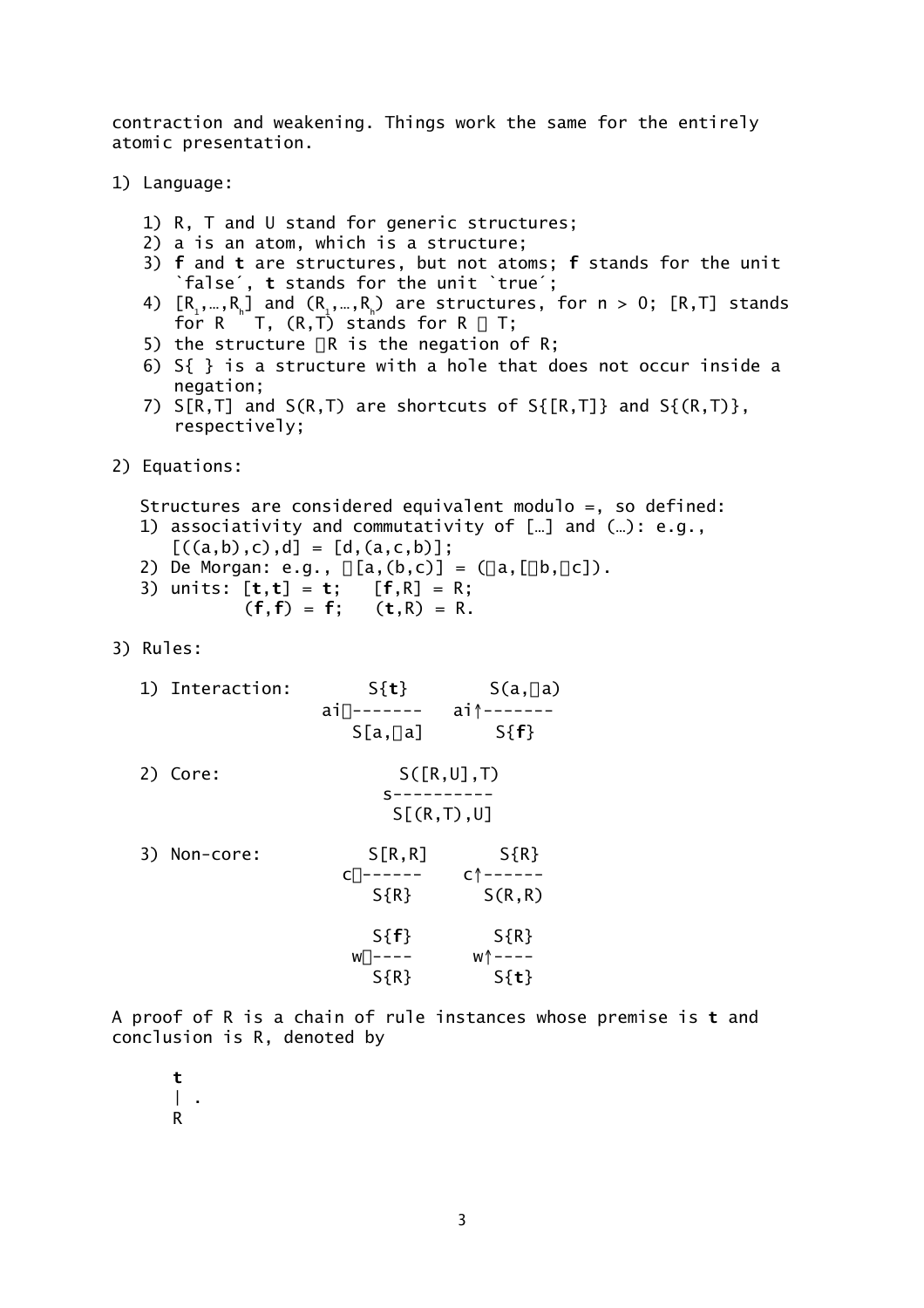Step 2

The rules ai↑ and w↑ are non-finitary, since, given a conclusion, they yield infinitely many premises. Being non-core, w↑ can immediately be eliminated by using a generic cut and  $w\$ :

```
S(R, [t, f]) = S(R) s-----------
   S[t,(R,f)]
W \downarrow - - - - - - - - - - -S[t,(R,-R)] i↑----------- .
       S{t}
```
Generic cuts can be reduced to atomic cuts by recursively applying

```
 S(R,T,[-R,-T])
  s----------------
   S(R,[-R,(T,-T)])
 i↑----------------
      S(R,-R) i↑------- .
        S{f}
```
So, the only infinitary rule we are left with is ai↑. How do we get rid of it in case we have a proof?

Consider the rule

 $S(a, \neg a)$  $fail^{\frown}$ ------ where a or  $\neg a$  appears in S{ }.  $S{1}$ 

This rule is finitary, and we're going to show that, given a proof of R, we can always get a proof of R where no ai↑ appears, but the only cuts that appear are fai↑ instances.

Take a proof of R and individuate the bottommost instance of ai↑ that violates the proviso, as in:

 **t** | S(a,ÿa) ai↑------- , S{**f**} | R

where neither a nor  $\neg a$  appear in S{ }. We can then replace all occurrences of a and  $\neg$  a in the subproof above S{ $f$ } with **t** and  $f$ , respectively, and we still have a proof of R. All rule instances stay valid or become trivial, for example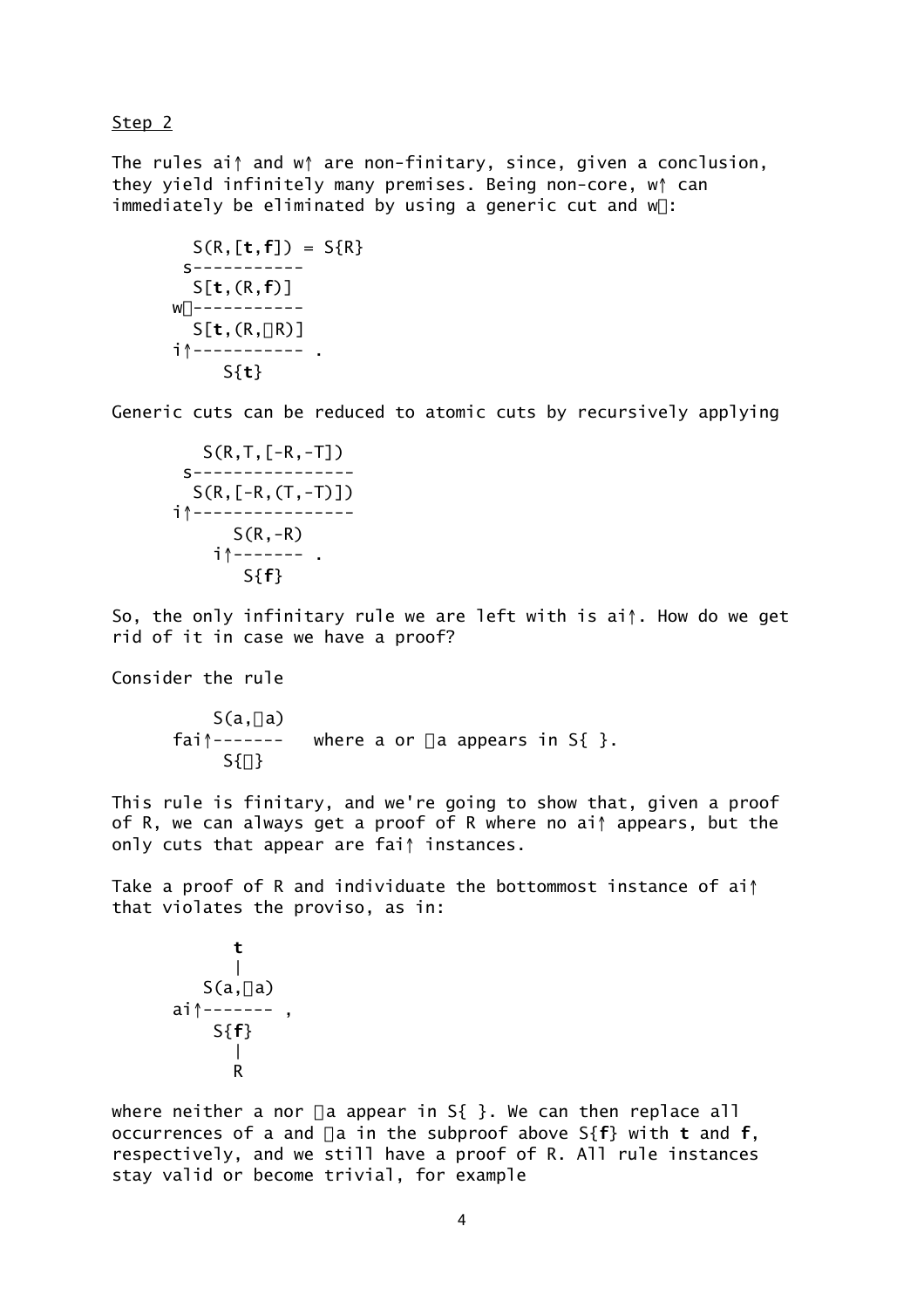S{**t**} S(**t**,**f**)<br>ai<sub>↓</sub> ------ and ai↑ -----and  $ai \uparrow$  ------, S[**t**,**f**] S{**f**}

can just be removed, since  $t = [t, f]$  and  $(t, f) = f$ .

Please notice that if a or  $\neg a$  appeared in S{ }, this would not work, because it could destroy the derivation from S{**f**} to R.

Proceeding inductively upwards, we remove all infinitary atomic cuts.

Step 3

We have to show that there is no proof

 **t**  $\|$ . **f**

After having done Step 2, we know that we can restrict ourselves to the finitary case, which means that we just have to show that there is no such proof when no atom appears in the proof. So, only **f** and **t** can appear in the proof, and we essentially have to look at the units' equations.

Let us call `boolean structure´ any structure freely made from **f** and **t** by [\_,\_] and (\_,\_). It's easy to show that **f** is not equal to **t**. Then we just have to show that no rule, when applied to a boolean structure, has premise **t** and conclusion **f**. This is simply done by inspection of all rules, which means inspection of s, c $\downarrow$  and  $w\downarrow$ . Easy case analysis.

Step 4

We want to prove that if R is provable, then  $\neg R$  is not provable. The following flipping construction is not possible in the sequent calculus.

Take

 **t**  $\blacksquare$ R

and flip it, by negating everything and using the corules for every rule instance (for this we need the entire system above), to get

 $\neg R$  | . **f**

If  $\neg R$  were provable we could then prove  $f$ , which is absurd.